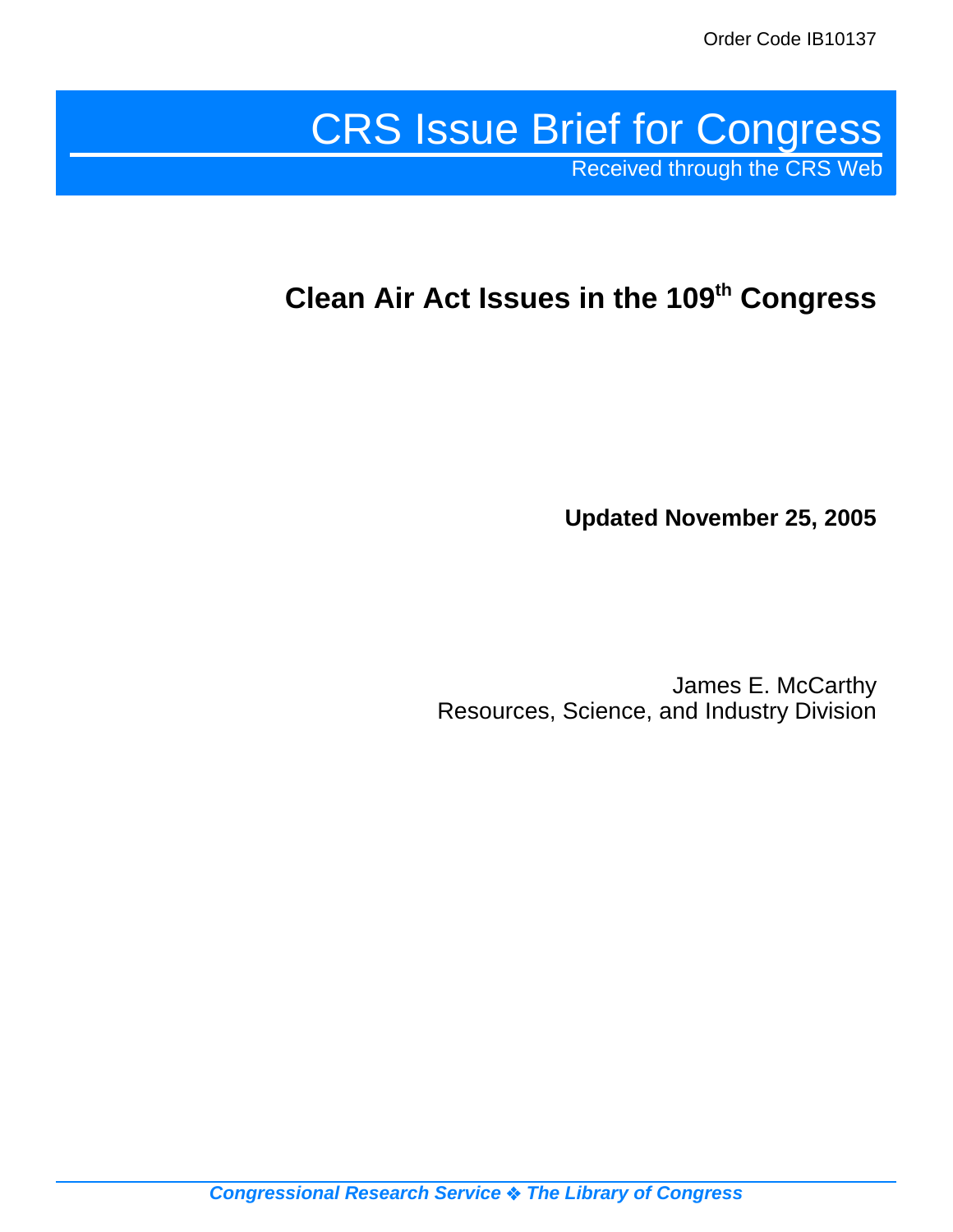## **CONTENTS**

**SUMMARY** 

MOST RECENT DEVELOPMENTS

BACKGROUND AND ANALYSIS Clear Skies/Multi-Pollutant Legislation Mercury from Power Plants MTBE and Ethanol Ozone Nonattainment Area Deadlines Conformity of Transportation Plans and SIPs Hurricanes Katrina and Rita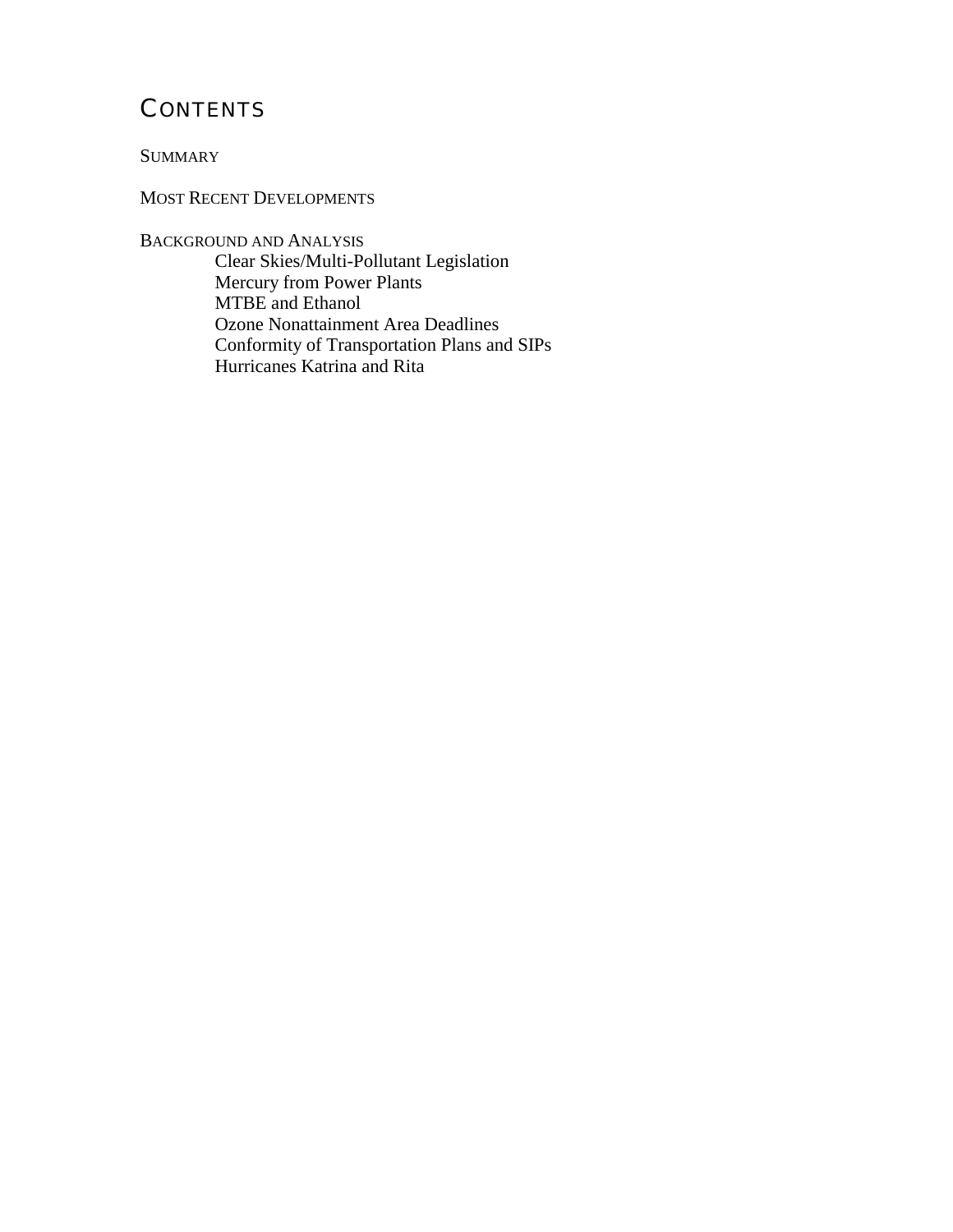### Clean Air Act Issues in the  $109<sup>th</sup>$  Congress

### **SUMMARY**

Congress acted on several Clean Air Act (CAA) issues in legislation that it passed and sent to the President in late July. The most significant of these issues, dealing with ethanol and reformulated gasoline (RFG), were addressed in the Energy Policy Act of 2005, H.R. 6 (P.L. 109-58). The act eliminates a requirement that RFG, used in the nation's most polluted areas, contain at least 2% oxygen. In its place, the act requires that the total gasoline supply contain increasing amounts of a specific oxygenate, ethanol, which is generally made from corn. Under the bill, use of ethanol will more than double by 2012.

Congress also amended the Clean Air Act in H.R. 3 (P.L. 109-59), the transportation bill that the President signed August 10. H.R. 3 addresses the requirement that state and local transportation planners demonstrate conformity between their transportation plans and the timely achievement of air quality standards. Under the act, the frequency of conformity determinations and the time horizon over which conformity must be demonstrated will both be reduced, making the requirement less burdensome. Failure to demonstrate conformity can lead to a temporary suspension of federal highway funds.

On October 7, in response to higher gasoline prices and the impact of hurricanes on Gulf Coast refineries, the House passed legislation to facilitate the construction of new refineries. H.R. 3893, would empower the Department of Energy to establish expedited schedules for issuing refinery permits, including those under the Clean Air Act, and would modify CAA provisions regarding fuel formulations and nonattainment areas.

Other Clean Air Act amendments appear to have stalled. A bill that would have estab-

lished a cap-and-trade program for emissions of sulfur dioxide  $(SO<sub>2</sub>)$ , nitrogen oxides (NOx), and mercury from coal-fired electric power plants was among the first items on the agenda of the  $109<sup>th</sup>$  Congress: S. 131 (the Clear Skies Act) was scheduled for markup by the Senate Environment and Public Works Committee March 9. But the committee failed to approve the bill, on a 9-9 tie vote, in large part because of complaints that the bill would weaken existing Clean Air Act requirements. Another issue in the debate was whether to cap emissions of carbon dioxide  $(CO<sub>2</sub>)$  in addition to the other three pollutants. With Clear Skies stalled, on March10, EPA finalized the Clean Air Interstate Rule (CAIR), which will cap emissions of  $SO<sub>2</sub>$  and  $NOx$ from power plants in 28 eastern states and the District of Columbia and establish a cap-andtrade system through regulation.

A deadline for mercury regulations helped drive the Clear Skies debate: EPA faced a judicial deadline of March 15, 2005, to promulgate standards for power plant mercury emissions. The agency met this deadline, but the specific regulations have been widely criticized and are now being challenged by at least 15 states. The regulations could have been overturned if Congress disapproved them under the Congressional Review Act. Resolutions to do so (S.J.Res.20/H.J.Res. 56) were introduced June 29. The Senate resolution was discharged from the Committee on Environment and Public Works July 18, but was defeated on a vote of 51-47, September 13. Whether to modify other requirements of the Clean Air Act (New Source Review, deadlines for nonattainment areas, and provisions dealing with interstate air pollution) have also been contentious issues.

This issue brief will be updated regularly.

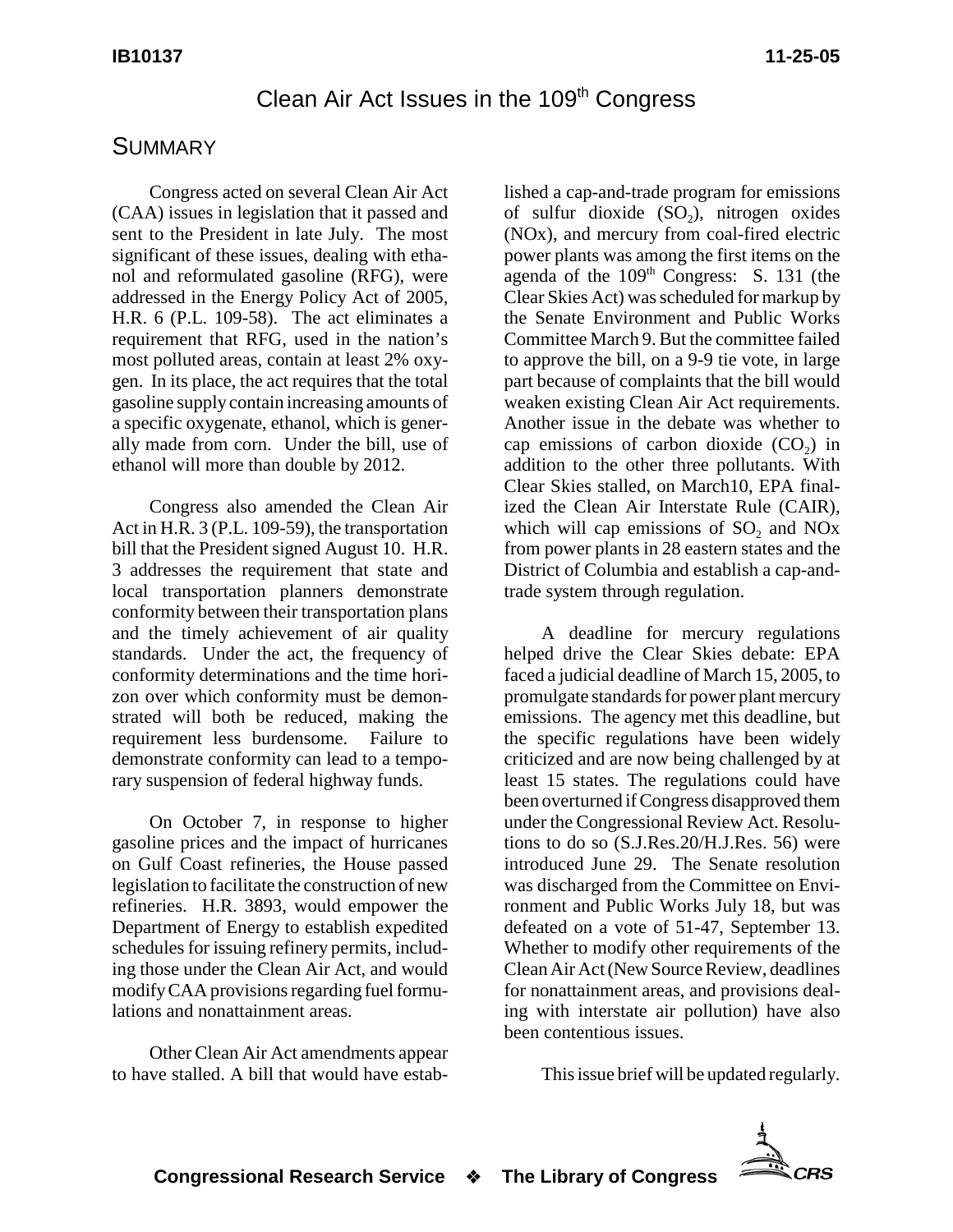#### MOST RECENT DEVELOPMENTS

On October 7, the House passed H.R. 3893, a bill to facilitate the construction of new petroleum refineries. The bill would empower the Department of Energy to establish expedited schedules for issuing refinery permits, including those under the Clean Air Act, and would modify CAA provisions regarding fuel formulations and nonattainment areas. A Senate bill to encourage refinery construction, S. 1772, was blocked (on a tie vote) by the Senate Environment and Public Works Committee, October 26.

On September 13, the Senate rejected S.J.Res. 20, a resolution that would have disapproved EPA's cap-and-trade regulations on emissions of mercury from power plants. The cap-and-trade regulations, promulgated March 29 and May 18, 2005, are also being challenged in court by 15 states that believe EPA is obligated to impose stronger, plantspecific Maximum Achievable Control Technology standards. On October 21, EPA agreed to reconsider seven issues related to the mercury rules.

On July 29, the Senate passed the conference report on H.R. 6, the comprehensive energy bill. The House passed it the previous day, and the bill was signed by the President (P.L. 109-58), August 8. Among many other provisions, the new law amends the Clean Air Act to require that motor fuels contain at least 7.5 billion gallons of ethanol or other renewable fuels by 2012 (more than double the amount used in 2004). It also amends the Clean Air Act provisions on reformulated gasoline, removing the requirement that RFG contain at least 2% oxygen.

The new law also gives the EPA Administrator authority to waive Clean Air Act controls on fuels or fuel additives if there are extreme and unusual supply conditions that result from a natural disaster. This new authority was used, starting August 30, to ease potential fuel distribution problems resulting from Hurricane Katrina.

Both the House and Senate passed the conference version of H.R. 3, the surface transportation bill, July 29. The President signed it (P.L. 109-59), August 10. Among its provisions, the bill amends Clean Air Act requirements on the conformity of transportation and air quality planning.

#### BACKGROUND AND ANALYSIS

Despite steady improvements in air quality in many of the United States' most polluted cities, the goal of clean air continues to elude the nation. The most widespread problems involve ozone and fine particles. As of September 2005, 159 million people lived in areas classified "nonattainment" for the ozone National Ambient Air Quality Standard; 88 million lived in areas that were nonattainment for fine particles  $(PM_{2.5})$ .

Air quality has improved substantially since the passage of the Clean Air Act in 1970: annual emissions of the six most widespread ("criteria") air pollutants have declined almost 163 million tons (54%), despite major increases in population, motor vehicle miles traveled, and economic activity. Meanwhile, however, scientific understanding of the health effects of air pollution has caused EPA to tighten standards for ozone and fine particles. The agency attributes at least 33,000 premature deaths and millions of lost work days annually to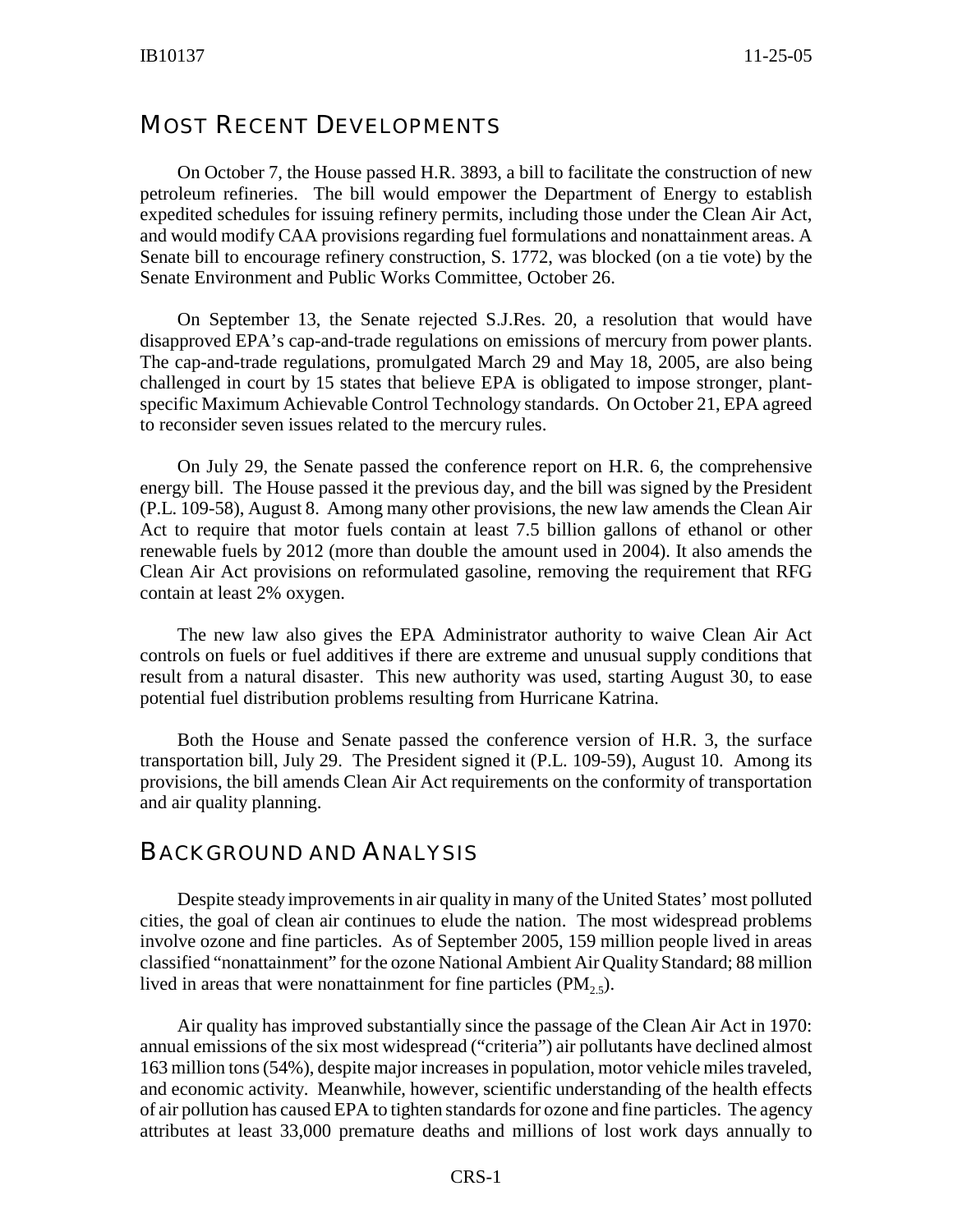exceedance of the  $PM_{2.5}$  standard alone. Recent research has begun to tie ozone pollution to premature mortality as well. Thus, there is continuing pressure to tighten air quality standards — another tightening for fine particles is apparently on the way, with a final decision expected in 2006. And attention has focused on major sources of ozone and particulate pollution, such as coal-fired power plants and mobile sources.

With this background in mind, the bulk of this issue brief provides an overview of five prominent air issues of interest in the  $109<sup>th</sup>$  Congress: multi-pollutant (or Clear Skies) legislation for electric power plants; mercury from power plants; the gasoline additives MTBE and ethanol; ozone nonattainment area deadlines; and the "conformity" of transportation and clean air planning. Following these issues, a short section discusses the waiver of Clean Air Act regulations in response to Hurricanes Katrina and Rita. The issue brief provides an overview: most of these issues are addressed at greater length in separate CRS reports, which contain more information and detailed sources. These other CRS reports are referenced in the appropriate sections.

**Clear Skies/Multi-Pollutant Legislation.** The Senate Environment and Public Works Committee blocked S. 131, the Clear Skies Act, from advancing to the Senate floor, on a tie vote, March 9. The committee's 9-9 vote brought an end, possibly for the remainder of the Congress, to further attempts to find a compromise on Clear Skies amendments. Earlier markups of Clear Skies, scheduled for February 16, March 2, and March 3, had been postponed so that Senators could undertake discussions aimed at crafting a compromise. The bill would have significantly amended the Clean Air Act to establish a cap-and-trade system for emissions from electric power plants and other sources of air pollution, while eliminating or deferring numerous existing regulations affecting those sources.

 Coal-fired power plants are among the largest sources of air pollution in the United States. Under the current version of the Clean Air Act, they are not necessarily subject to stringent requirements. Emissions and the required control equipment can vary depending on the location of the plant, when it was constructed, whether it has undergone major modifications, the specific type of coal it burns, and, to some extent, the vagaries of EPA enforcement policies. More than half a dozen separate Clean Air Act programs could potentially be used to control emissions, which makes compliance strategy complicated for utilities and difficult for regulators. And, since the cost of the most stringent available controls, for the entire industry, could range into the tens of billions of dollars, utilities have fought hard and rather successfully to limit or delay regulation.

As a result, emissions from power plants have not been reduced as much as those from some other sources. Many plants built in the 1950s or 1960s (generally referred to as "grandfathered" plants) have little emission control equipment. Collectively, these plants are large sources of pollution. In 2003, power plants accounted for nearly 11 million tons of sulfur dioxide  $(SO<sub>2</sub>)$  emissions (69% of the U.S. total), about 45 tons of mercury emissions (more than 40% of the U.S. total), and nearly 4.5 million tons of nitrogen oxides (22% of the U.S. total). Power plants are also considered major sources of fine particles  $(PM_{2.5})$  and account for about 40% of U.S. anthropogenic emissions of the greenhouse gas carbon dioxide.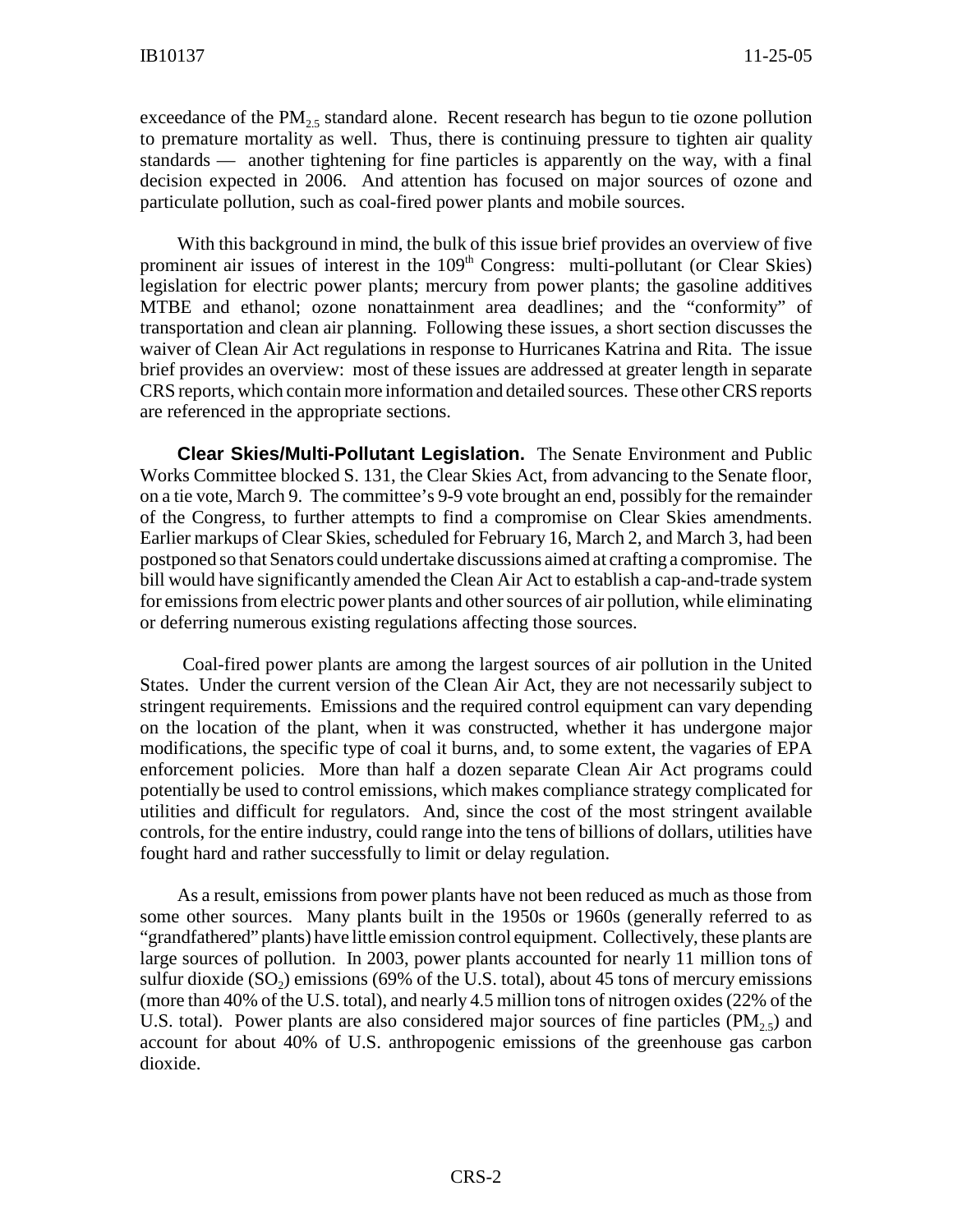An example of their importance was seen in the August 2003 Northeast blackout. With about 100 power plants (most of them coal-fired) shut down, researchers found that ambient levels of  $SO_2$  and ozone were 90% and 50% lower, respectively, in blacked-out areas.

With new ambient air quality standards for ozone and fine particles taking effect, emissions of NOx (which contributes to the formation of ozone) and  $SO<sub>2</sub>$  (which is among the sources of fine particles) need to be reduced. Mercury emissions have also been a focus of concern: 44 states have issued fish consumption advisories for mercury, covering 13 million acres of lakes, 765,000 river miles, and the coastal waters of 12 entire states. The continuing controversy over the interpretation of New Source Review requirements for existing power plants is also exerting pressure for a more predictable regulatory structure.

Thus, many in industry, environmental groups, Congress, and the Administration agree that the time is ripe for legislation that addresses power plant pollution in a comprehensive (multi-pollutant) fashion. Such legislation (the Administration version of which is dubbed "Clear Skies") would address the major pollutants on a coordinated schedule, and would rely, to a large extent, on a system like that used in the acid rain program, where national or regional caps on emissions are implemented through a system of tradeable allowances. The key questions have been how stringent the caps should be, and whether carbon dioxide  $(CO<sub>2</sub>)$ will be among the emissions subject to a cap.

Regarding the stringency issue, Clear Skies and other bills introduced over the last two Congresses would require reduction of NOx emissions to 1.5 or 1.8 million tons per year (a 70%-80% reduction from 1998 levels) and reduction of sulfur dioxide emissions to 2.23-3.0 million tons per year (also a reduction of 70%-80% versus 1998). Regarding mercury, the bills would either require EPA to determine the level of reductions, or require reductions of 70%-90% from current levels of emissions (from 45 to 5, 10, or 15 tons annually, depending on the bill).

In the most stringent of the bills (Senator Jeffords' S. 150 and Representative Waxman's H.R. 1451), these reductions would take place by 2009 or 2010 (depending on the pollutant). The Jeffords and Waxman bills would also set caps on  $CO<sub>2</sub>$  emissions. (For additional information and a detailed comparison of the legislative proposals, see CRS Report RL32755, Air Quality: Multi-Pollutant Legislation in the 109<sup>th</sup> Congress, by Larry Parker and John Blodgett.)

The Clear Skies bill (S. 131) envisions less stringent standards than those in most other bills, phased in over a much longer period of time. For NOx, the bill would reduce emissions to 1.79 million tons per year, but not until 2018; an intermediate limit of 2.19 million tons would be imposed in 2008. For sulfur dioxide, the limit would be 3.0 million tons annually, also in 2018, with an intermediate limit of 4.5 million tons in 2010. For mercury, the limit would be 34 tons per year in 2010, declining to 15 tons in 2018. (In negotiations over S. 131, Senators Voinovich and Inhofe offered to change the Phase 2 deadlines under Clear Skies to 2016, and to implement a Phase  $3 \text{ SO}_2$  cap of 2.5 million tons in 2018.)

Because the deadlines are far in the future, the Administration's analysis of Clear Skies shows that utilities would be likely to "overcomply" in the early years of the program. The Administration uses this as a selling point for its approach, arguing that it will achieve reductions sooner than would a traditional regulatory approach with the same deadlines. But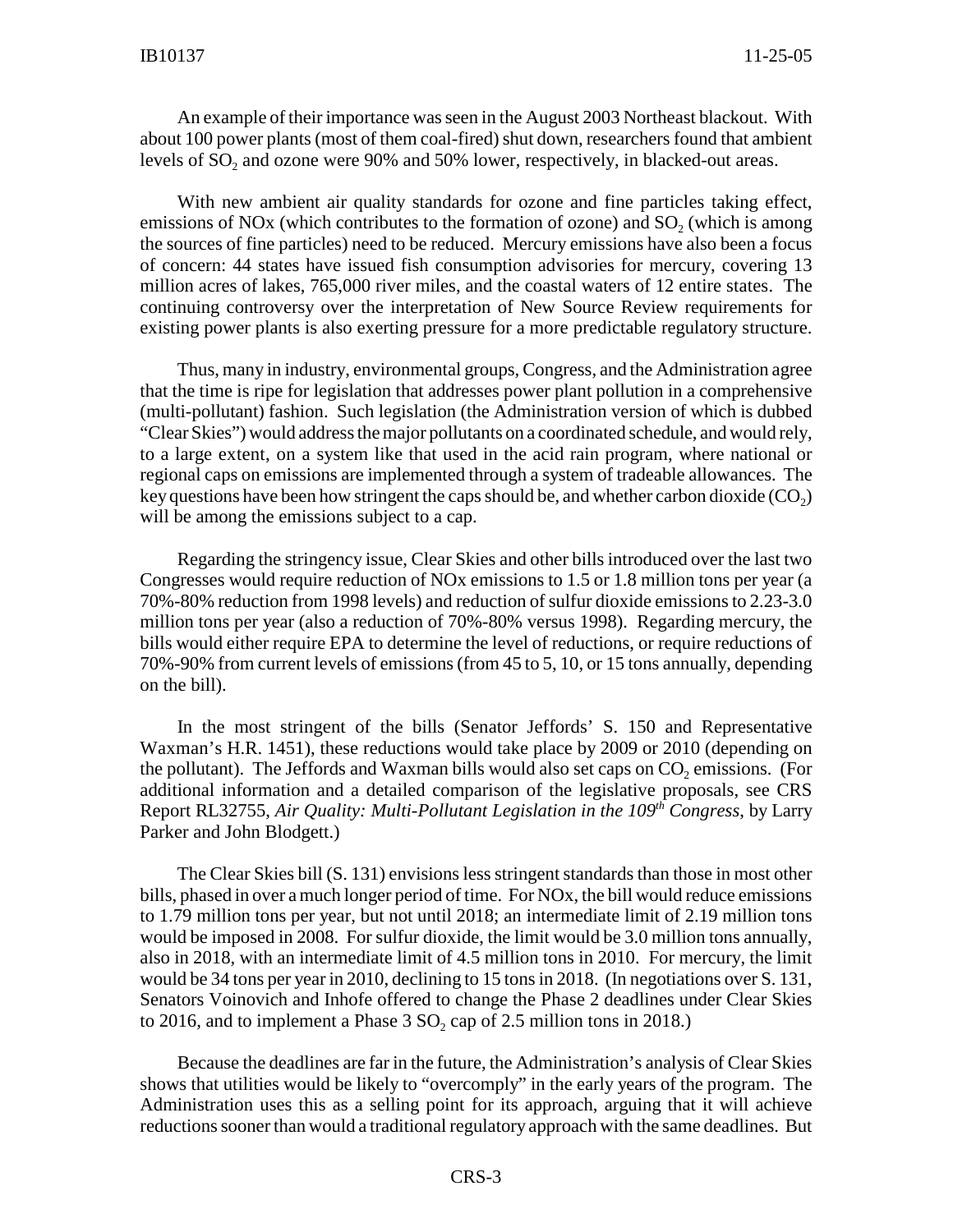overcompliance in the early years would lead to "banked" emission allowances; these could be used in later years to delay achievement of required reductions. In its analysis of the bill, EPA does not expect to see the full 70% emission reductions until 2026 or later, a point seized upon by its opponents to support a more aggressive approach.

In return for establishing its new cap-and-trade program, Clear Skies would also eliminate or restrict numerous existing Clean Air Act requirements with respect to electric generating units, including New Source Review, New Source Performance Standards, Prevention of Significant Deterioration, Lowest Achievable Emission Rate standards, Best Available Retrofit Technology, and Maximum Achievable Control Technology regulations for mercury. It would allow sources in other industries to opt into the cap-and-trade program, and escape existing Clean Air Act controls. It would remove deadlines for local areas to achieve ozone and particulate standards under certain conditions, and make it more difficult for nonattainment areas to challenge interstate sources of air pollution. The other bills generally would leave these existing controls in place. (For a more thorough discussion of how Clear Skies would change the Clean Air Act, see CRS Report RL32782, *Clear Skies and the Clean Air Act: What's the Difference?*, by Larry Parker and James McCarthy.)

Clear Skies includes no cap on  $CO<sub>2</sub>$  emissions. It is a three-pollutant (SO<sub>2</sub>, NO<sub>x</sub>, mercury) bill, whereas most competing bills have addressed four pollutants (the three plus  $CO<sub>2</sub>$ ). The Administration views controls on  $CO<sub>2</sub>$  as a step toward implementing the Kyoto Protocol to the United Nations Framework Convention on Climate Change, which it opposes for a variety of reasons, principally the potential economic impacts on U.S. industries.

The absence of  $CO<sub>2</sub>$  from the mix leads to different strategies for achieving compliance, preserving more of a market for coal, and lessening the degree to which power producers might switch to natural gas or renewable fuels as a compliance strategy. In its opposition to  $CO<sub>2</sub>$  controls, the Administration is supported by most in the utility and coal industries. Others, mostly outside these industries but including some utilities, view  $CO<sub>2</sub>$  controls as inevitable, if not desirable, and support simultaneous implementation of cap-and-trade programs for  $CO<sub>2</sub>$  and the other pollutants.

Although stalled for the past three years, Clear Skies was set for early consideration this year in the Senate Environment and Public Works Committee; but the opposing sides were not able to reach a consensus and the bill failed on a tie vote on March 9. The House has taken no action, other than an Energy and Commerce subcommittee hearing, May 26.

In negotiations preceding the Senate committee vote, there was some movement toward a compromise. On the Republican side, there were offers to move the deadlines for Phase 2 caps forward two years (from 2018 to 2016) and to add a third phase for  $SO<sub>2</sub>$ ; a mechanism for addressing mercury hot spots was added; and adjustments to the provisions on interstate transport of pollution were offered. The opponents of the bill (who included all the committee Democrats, plus Senators Jeffords and Chafee) conceded that a bill with hard  $CO<sub>2</sub>$ caps would not pass, and were willing to accept some less stringent provisions on that score. These compromises proved insufficient to bridge the gap. Whether they might serve as a basis for further discussions and action later in the Congress remains to be seen.

Immediately following the vote, on March 10, EPA announced that it would promulgate final regulations for utility emissions of  $SO_2$  and NOx in 28 eastern states and the District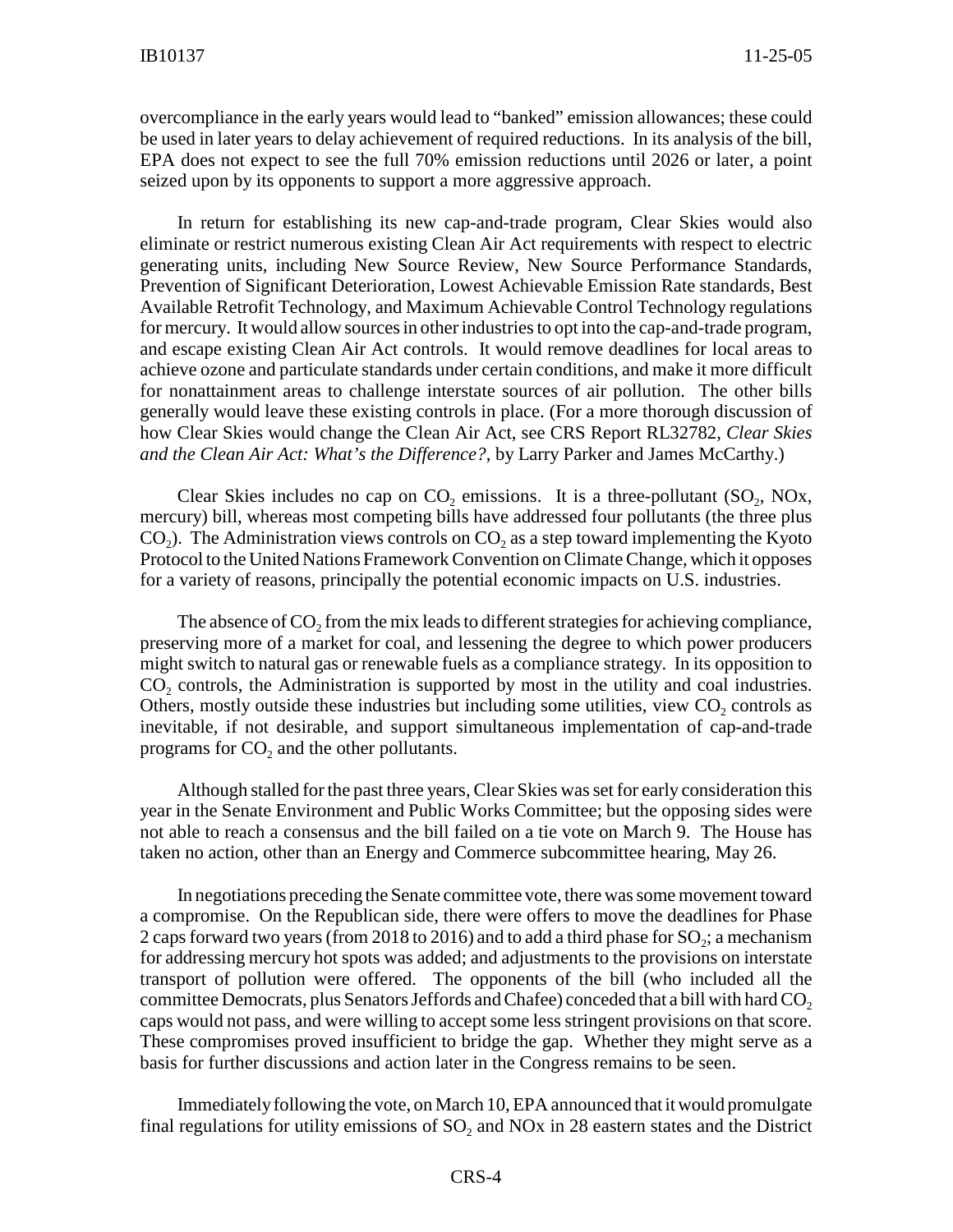of Columbia through its Clean Air Interstate Rule (CAIR). (The rule appeared in the Federal Register on May 12, 2005.) The cap-and-trade provisions of CAIR mimic those of Clear Skies, but CAIR does not allow EPA to remove existing Clean Air Act requirements, as Clear Skies would. Under CAIR, EPA projects that nationwide emissions of SO<sub>2</sub> will decline 53% by 2015, and NOx emissions will decline 48%. The agency also projects that the rule will result in \$85-\$100 billion in health benefits annually by 2015, including the prevention of 17,000 premature deaths annually. CAIR's health and environmental benefits are more than 25 times greater than its costs, according to EPA. (For additional information on the CAIR rule, see CRS Report RL32927, *Clean Air Interstate Rule: Review and Analysis*, by Larry Parker.)

Finally, one of the issues raised by opponents of Clear Skies has been EPA's reluctance to conduct a cost-benefit analysis of the competing bills. On October 27, 2005, the agency responded to this criticism by producing an analysis of the costs and benefits of Clear Skies and two Senate bills: Senator Jeffords' S. 150, and Senator Carper's 108<sup>th</sup> Congress bill (S. 843 in that Congress, but as of the analysis not introduced in the  $109<sup>th</sup>$ ). The analysis found significant benefits that exceed costs for all three bills, but it started from a baseline that did not include three recently promulgated regulations – notably the CAIR rule, whose requirements and benefits are similar to those of Clear Skies. Adjusting for the three regulations, one finds that Clear Skies would have negligible incremental costs and added benefits of \$6 billion in 2010 and \$3 billion in 2020. For the same years, Senator Carper's bill would have annual net benefits 8 and 5 times as great as Clear Skies at annual costs of \$4.2 billion and \$3 billion, and Senator Jeffords' bill would have annual net benefits 10 and 16 times those of Clear Skies at annual costs of \$23.6 billion and \$18.1 billion. The analysis contains a number of assumptions that have substantial impacts on the results; for a more complete discussion, see CRS Report RL33165, *Costs and Benefits of Clear Skies: EPA's Analysis of Multi-Pollutant Clean Air Bills*.

**Mercury from Power Plants.** On March 15, 2005, EPA also finalized through regulation a cap-and-trade program for mercury emissions from electric utilities. (These rules appeared in the Federal Register March 29, 2005 and May 18, 2005.) The mercury regulations (which, like CAIR, mimic the requirements of Clear Skies) rely almost entirely on co-benefits of the CAIR rule. The agency's analysis of the mercury rule finds that less than 1% of coal-fired power plant capacity would install pollution control equipment specifically designed to control mercury within 10 years as a result of the mercury rule. By 2020, only 4% of capacity would have such equipment.

EPA reversed course several times before choosing its final approach to mercury regulation. The agency was required by the terms of the 1990 Clean Air Act Amendments and a 1998 consent agreement to determine whether regulation of mercury from power plants under Section 112 of the Clean Air Act was appropriate and necessary. It concluded that it was so, in a December 2000 regulatory finding. The finding triggered other provisions of the consent agreement: that the agency propose Maximum Achievable Control Technology (MACT) standards for electric power plants by December 15, 2003, and finalize them by March 15, 2005.

The December 2003 proposal offered two alternatives. The first met the agency's requirement under the consent agreement by proposing MACT standards. The standards would have applied on a facility-by-facility basis, and would have resulted in emissions of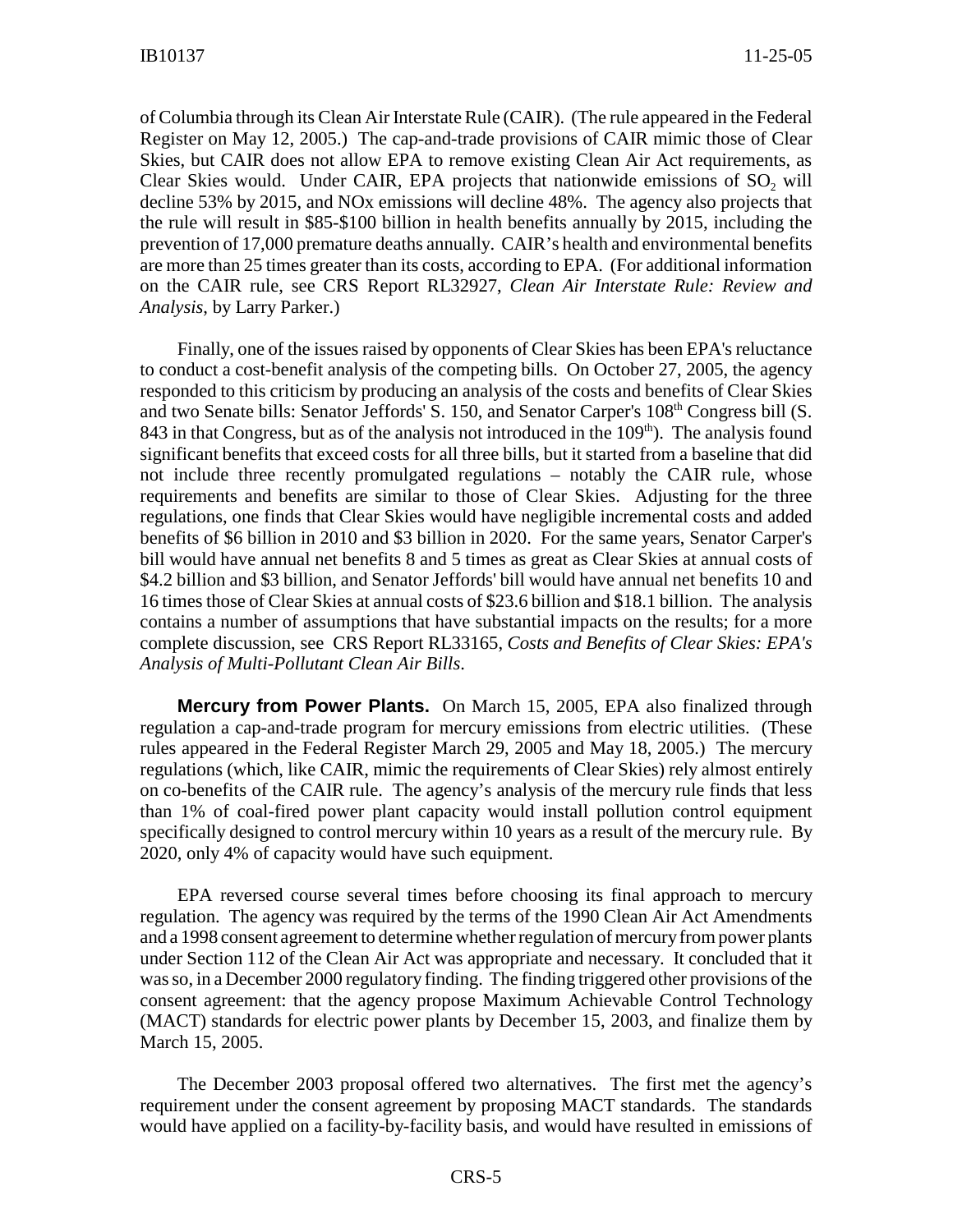34 tons of mercury annually, a reduction of about 30% from the 1999 level. The standards would have taken effect in 2008, three years after promulgation, with possible one-year extensions.

The second mercury alternative, a variant of which the agency chose to promulgate March 15, 2005, uses Section 111(d) of the act. To avoid having to promulgate MACT standards, the agency proposed reversing its December 2000 regulatory finding, arguing that while MACT standards were "appropriate," they were not "necessary," since the emissions could be controlled under Section  $111(d)$  instead. Section  $111(d)$  has rarely been used before — and never for hazardous air pollutants. In the final rule, the agency went a step further, concluding that MACT regulations are neither appropriate nor necessary, and so revises its December 2000 regulatory finding.

Instead, the final regulations establish a national cap-and-trade system for power plant emissions of mercury. As in Clear Skies, the cap will be 15 tons of emissions nationwide in 2018 (about a 70% reduction from 1999 levels, if achieved). There will also be an intermediate cap of 38 tons in 2010. The caps will be implemented through an allowance system similar to that used in the acid rain program, through which utilities can either control the pollutant directly or purchase excess allowances from other plants that have controlled more stringently or sooner than required. As with Clear Skies, early reductions could be banked for later use, which the agency says would result in emissions of 31.3 tons in 2010, nearly 7 tons less than the cap. If this happens, it would allow utilities to delay compliance with the full 70% reduction until well beyond 2018, as they use up banked allowances rather than installing further controls. The agency's analysis projects actual emissions to be 24.3 tons (less than a 50% reduction) as late as 2020. Full compliance with the 70% reduction might be delayed until after 2030.

Besides the stretched out implementation schedule, one of the main criticisms of the cap-and-trade proposal is that it would not address "hot spots," areas where mercury emissions and/or concentrations in water bodies are greater than elsewhere. It would allow a facility to purchase allowances and avoid any emission controls, if that compliance approach makes the most sense to the plant's owners and operators. If plants near hot spots do so, the cap-and-trade system may not have an impact on mercury concentrations in the most contaminated areas. By contrast, a MACT standard would have required reductions at all plants, and would therefore be expected to improve conditions at hot spots.

Many argue that the mercury regulations should be more stringent or implemented more quickly. To a large extent, these arguments and EPA's counterarguments rest on assumptions concerning the availability of control technologies. Controlling  $SO_2$ ,  $NOx$ , and mercury simultaneously, as the agency prefers, would allow utilities to maximize "cobenefits" of emission controls. Controls such as scrubbers and fabric filters, both of which are widely used today to control  $SO<sub>2</sub>$  and particulates, have the side effect of reducing mercury emissions to some extent. Under EPA's cap-and-trade regulations, both the 2010 and 2018 mercury emission standards are set to maximize use of these co-benefits. Thus, hardly any controls would be required to specifically address mercury emissions before the 2020s, and the costs specific to controlling mercury would be minimal.

Besides citing the cost advantage of relying on co-benefits, EPA has claimed that technology specifically designed to control mercury emissions (such as activated carbon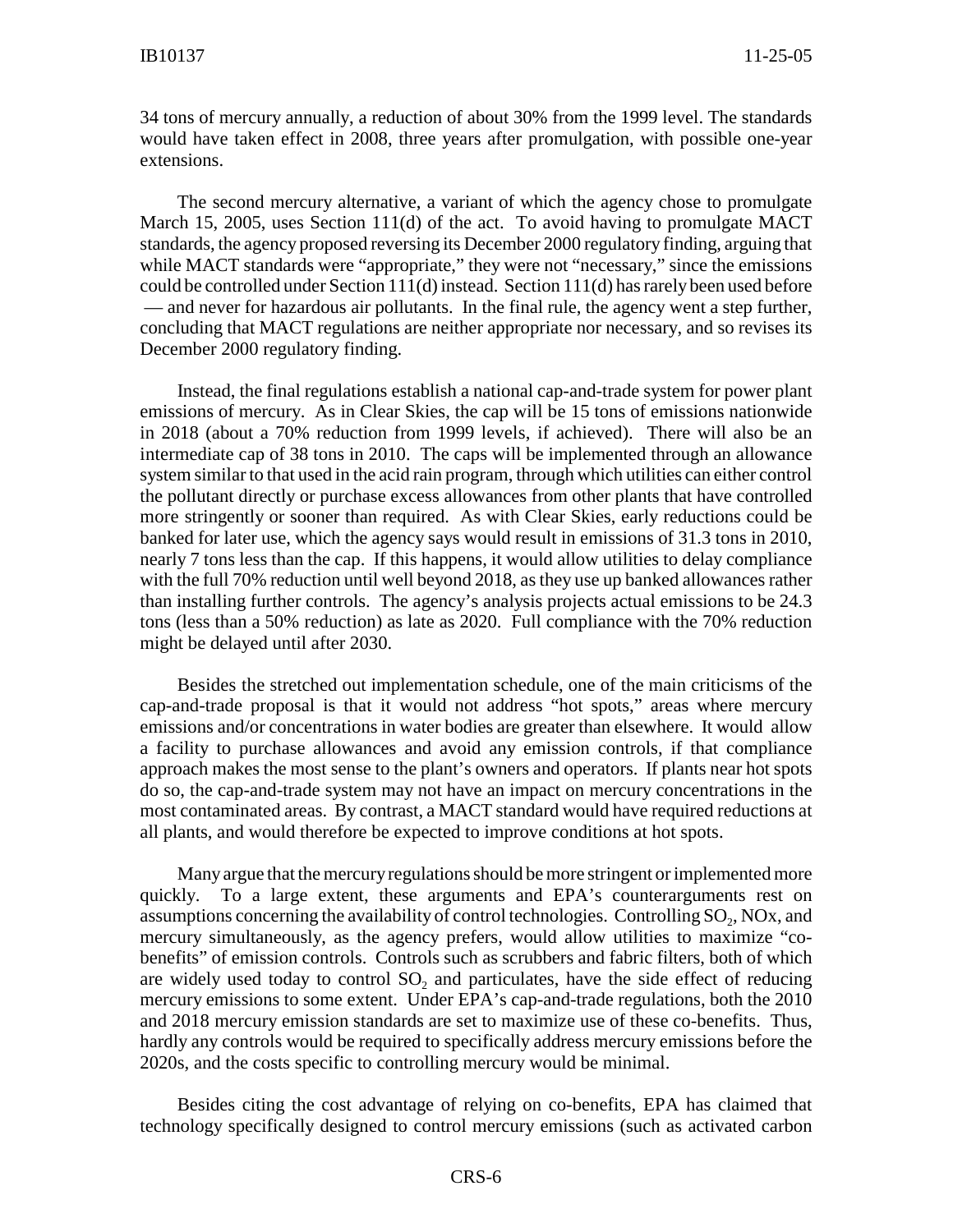injection, ACI) would not be generally available until after 2010. This assertion is widely disputed. ACI and fabric filters have been in use on municipal waste and medical waste incinerators for nearly a decade, and have been successfully demonstrated in at least 16 fullscale tests at coal-fired power plants, for periods as long as a year. Manufacturers of pollution controls and many others maintain that, if the agency required the use of ACI and fabric filters at power plants, reductions in mercury emissions as great as 90% could be achieved at reasonable cost in the near future.

The agency can take cost into consideration under the MACT or cap-and-trade rules, and cost to electric utilities appears to have been a determining factor in EPA's analysis. In its proposal, however, calculations of the overall societal costs and benefits seemed to support the imposition of a more stringent standard. The agency projected MACT compliance costs at \$945 million per year, versus quantifiable annual benefits (from longer lives and less illness) of more than \$15 billion (a 16 to 1 advantage). The final rule completely changes this analysis. It concludes that the benefits of mercury control are at most \$43 million per year, with annual costs as high as \$896 million. The new analysis did not include several peer-reviewed studies that indicated stricter utility mercury rules would have yielded large benefits.

In addition to the arguments over technology availability and cost, it is unclear whether EPA has legislative authority to establish a cap-and-trade program for mercury: many argue that the agency is required by the statute to impose MACT standards on each individual plant once it has decided to control mercury emissions. Questions have also arisen regarding the role of industry lobbyists in crafting portions of the EPA proposal. For many of these reasons, 45 Senators wrote EPA Administrator Leavitt at the beginning of April 2004 to request that he withdraw the mercury proposal and begin over. In June, 2004, 178 House members wrote Leavitt that they hoped further review "will lead to a stronger final rule." On February 3, 2005, the EPA Inspector General echoed these comments, concluding that EPA senior management instructed the staff to develop a standard that would result in emissions of 34 tons annually, instead of basing the standard on unbiased analysis. Nevertheless, the agency weakened the final rule rather than strengthening it. Thus, opponents, including at least 15 states, have filed suit to overturn the mercury rule.

Congress could also have played a role in reversing the rule, under the provisions of the Congressional Review Act (5 U.S.C. Sections 801-808). On June 29, 2005, Senator Leahy and 31 cosponsors introduced S.J.Res. 20; on the same day, a similar resolution (H.J.Res. 56) was introduced in the House by Representative Meehan. If enacted into law, these resolutions would have disapproved the rule EPA promulgated on March 29, in which the agency determined not to regulate mercury from fossil-fueled electric utility units under Section 112. The net effect of disapproval would have been that EPA would be forced to issue MACT standards for coal- and oil-fired electric power plants. On September 13, however, the Senate rejected S.J.Res. 20, 51-47, thus allowing the EPA rule to go forward. The Senate action has no effect on judicial challenges, which are still pending.

In addition to judicial challenges, most of the same states and several environmental groups petitioned EPA to reconsider the mercury rules, in part, they said, because portions of the final rules had not been included in the proposal, and therefore the public had been denied the opportunity to comment. The agency agreed to a reconsideration, and on October 21, announced that it would reconsider seven specific issues related to the final rules. Formal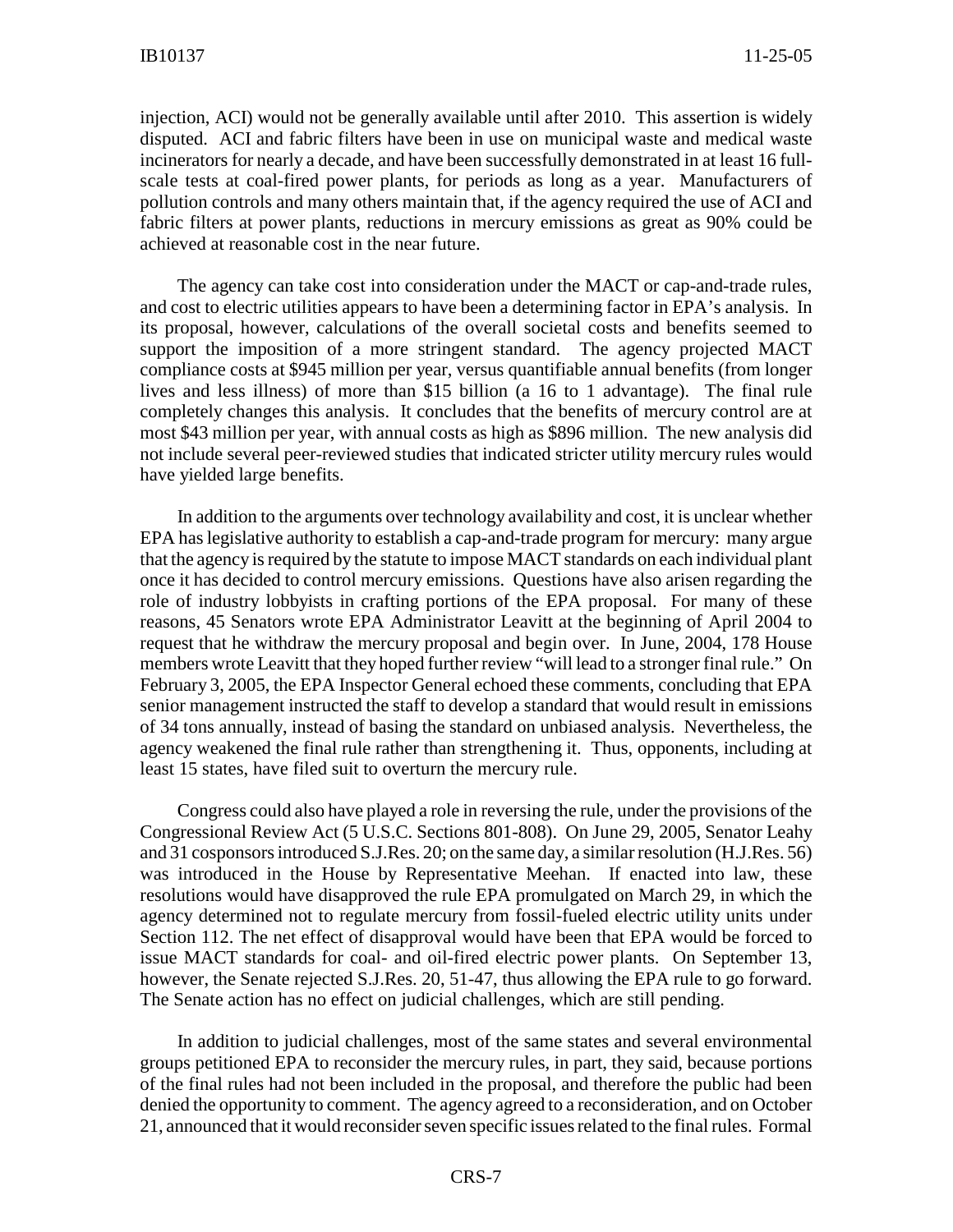publication of an agency notice in the Federal Register will begin a 45-day public comment period on these issues.

(For additional information on the mercury rule, see CRS Report RL32868, *Mercury Emissions from Electric Power Plants: An Analysis of EPA's Cap-and-Trade Regulations*, by James McCarthy; and CRS Report RL32744, *Mercury Emissions from Electric Generating Units: A Review of EPA Analysis and MACT Determination*, by Dana Shea, et al. For discussion of the Congressional Review Act and how it applied to the mercury rule, see CRS Report RS22207, *Congressional Review of EPA's Mercury Rule*, by James McCarthy and Richard Beth.)

**MTBE and Ethanol.** Congress acted on several Clean Air Act issues in H.R. 6, the comprehensive energy bill that it passed and sent to the President July 29. The most significant of these issues dealt with ethanol and reformulated gasoline (RFG). The final version of the bill stripped most provisions dealing with the related issue of MTBE, a gasoline additive that competes with ethanol and has been the subject of much controversy.

MTBE and ethanol have been used to meet Clean Air Act requirements that reformulated gasoline (RFG), sold in the nation's worst ozone nonattainment areas, contain at least 2% oxygen, to improve combustion. Under the RFG program, areas with "severe" or "extreme" ozone pollution (124 counties with a combined population of 73.6 million) must use reformulated gas; areas with less severe ozone pollution may opt into the program as well, and many have. In all, portions of 17 states and the District of Columbia use RFG, and about 30% of the gasoline sold in the United States is RFG.

Implemented in 1995, the law required that RFG contain at least 2% oxygen by weight. Refiners could meet this requirement by adding a number of ethers or alcohols, any of which contains oxygen and other elements. By far the most commonly used oxygenate has been MTBE. In 1999, 87% of RFG contained MTBE, a number reduced to 46% by 2004. MTBE has also been used since the late 1970s in non-reformulated gasoline, as an octane enhancer, at lower concentrations. As a result, gasoline with MTBE has been used virtually everywhere in the United States, whether or not an area has been subject to RFG requirements.

MTBE leaks, generally from underground gasoline storage tanks, have been implicated in numerous incidents of ground water contamination. The substance creates taste and odor problems in water at very low concentrations, and some animal studies indicate it may pose a potential cancer risk to humans. For these reasons, 25 states have taken steps to ban or regulate its use. The most significant of the bans (in California, New York, and Connecticut) took effect at the end of 2003, leading many to suggest that Congress revisit the issue to modify the oxygenate requirement and set more uniform national requirements regarding MTBE and its potential replacements (principally ethanol).

Support for eliminating the oxygen requirement on a nationwide basis has been widespread among environmental groups, the petroleum industry, and states. In general, these groups have concluded that gasoline can meet the same low emission performance standards as RFG without the use of oxygenates. But potential opposition to enacting legislation removing the oxygen requirement came from a number of agricultural interests. Nearly 13% of the nation's corn crop is used to produce the competing oxygenate, ethanol.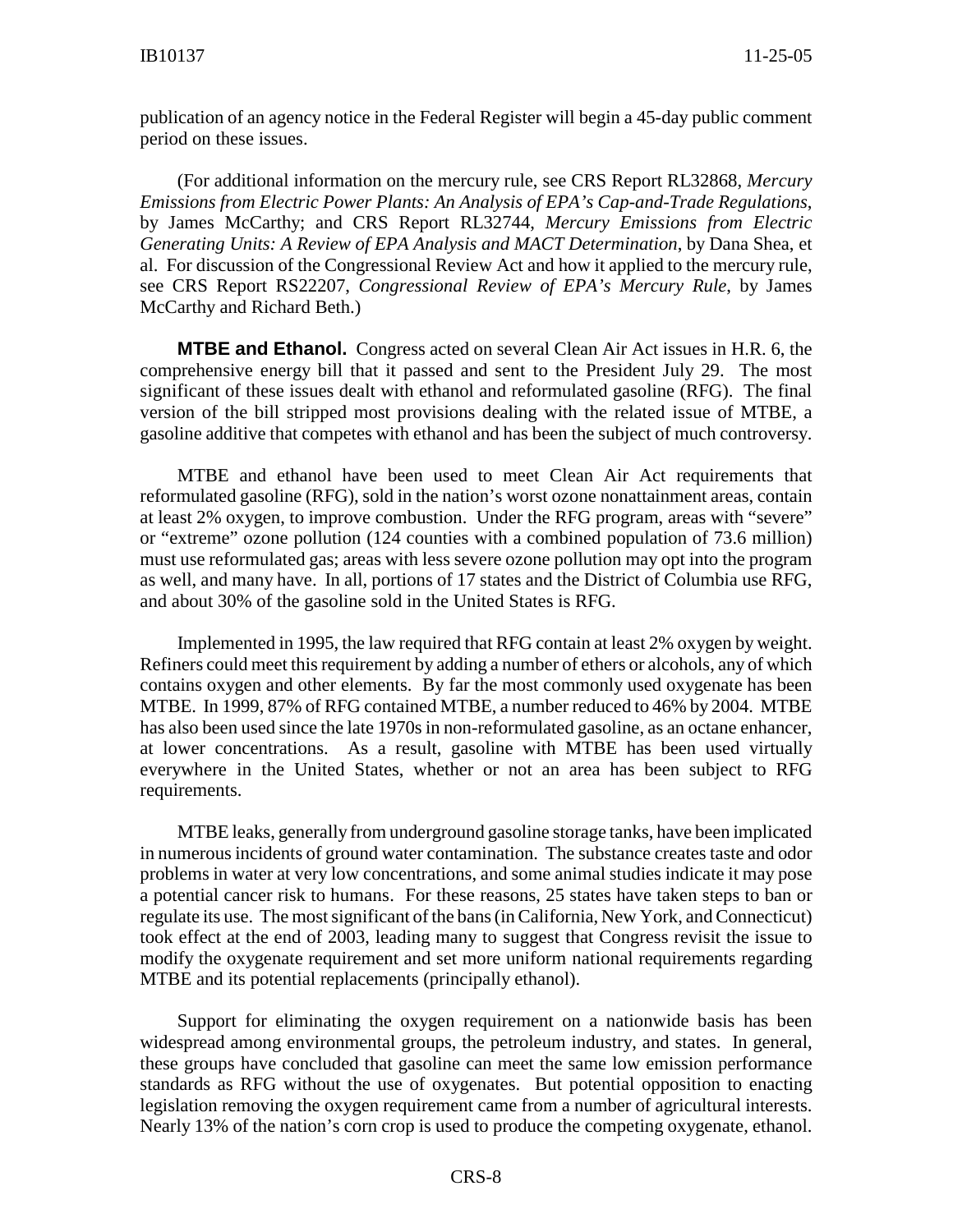If MTBE use were reduced or phased out, but the oxygen requirement remained in effect, ethanol use would soar, increasing demand for corn. Ethanol use has already grown substantially as MTBE begins to be phased out. Conversely, if the oxygen requirement were waived by EPA or by legislation, not only would MTBE use decline, but likely, so would demand for ethanol. Thus, Members of Congress and Senators from corn states have taken a keen interest in MTBE and RFG legislation.

As passed by the House on April 21, H.R. 6 contained numerous MTBE and ethanol provisions. With some potential exceptions, it would have banned the use of MTBE as a fuel additive, except in states that specifically authorized its use, after December 31, 2014. The Clean Air Act requirement to use MTBE or other oxygenates in RFG would have been repealed — 270 days after enactment in most states, immediately in California. In place of this requirement, the bill substituted a major stimulus to the use of ethanol: under a renewable fuels standard (RFS), annual production of gasoline would have been required to contain at least 5 billion gallons of ethanol or other renewable fuel (an increase from 3.4 billion gallons in 2004) by 2012. To prevent backsliding on air quality, the bill required that the reductions in emissions of toxic substances achieved by RFG be maintained; it authorized \$2 billion in grants to assist merchant MTBE production facilities in converting to the production of other fuel additives. The bill also authorized funds for MTBE cleanup, and perhaps most controversially, would have provided a "safe harbor" from defective product liability lawsuits for producers of MTBE, ethanol, and other renewable fuels: product liability lawsuits have been used to force petroleum and chemical companies to pay for cleanup of ground and surface water contaminated by releases of fuels containing MTBE.

The Senate version of H.R. 6, passed June 28, contained MTBE and ethanol provisions as well, but they were different from the House bill in several respects. The Senate bill would have increased the renewable fuels standard to 8 billion gallons by 2012. It would have phased out the use of MTBE sooner (within four years of enactment, rather than at the end of 2014), and it omitted a potential nationwide presidential exception to the MTBE ban that the House version would have provided. The Senate version also omitted the safe harbor for MTBE producers. In the  $108<sup>th</sup>$  Congress, the safe harbor provision had been among the most controversial provisions in a similar bill, cited by numerous opponents in Senate debate on the conference report. (The opponents prevailed on a cloture motion, and the bill died.) The 109<sup>th</sup> Congress Senate bill also differed in how much it would authorize for cleanup of MTBE releases and for transition assistance to MTBE producers.

In the end, unable to reach a compromise addressing MTBE, House and Senate conferees stripped most of the MTBE provisions from the conference report on H.R. 6. The final version, approved by the House July 28 and the Senate July 29, and signed into law (P.L. 109-58) by the President August 8, neither bans MTBE use nor provides a safe harbor for its producers, nor does it provide transition assistance for MTBE producers. It does, however, repeal the RFG program's oxygen requirement and, in place, requires that motor fuels contain 7.5 billion gallons of ethanol or other renewable fuels by 2012 — more than double the amount of 2004 consumption. When this requirement is fully implemented, as much as 30% of the nation's corn crop could be dedicated to ethanol production. (For additional discussion of the House and Senate bills, see CRS Report RL32865, *Renewable Fuels and MTBE: A Comparison of Selected Provisions in the Energy Policy Act of 2005 (H.R. 6)*, by Brent Yacobucci, et al. For background on the MTBE issue, see CRS Report RL32787, *MTBE in Gasoline: Clean Air and Drinking Water Issues*, by James McCarthy and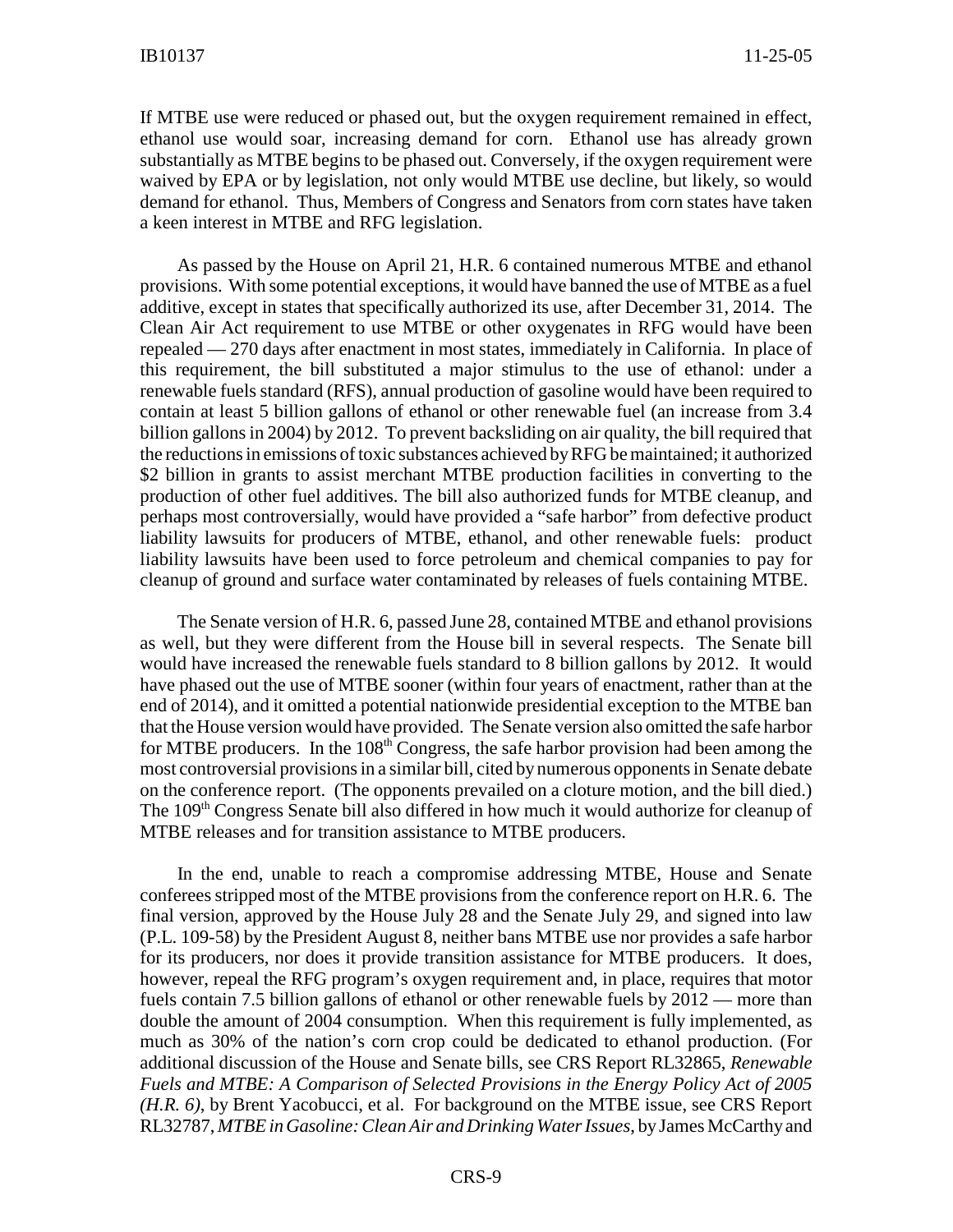Mary Tiemann. For information on ethanol, see CRS Report RL30369, *Fuel Ethanol: Background and Public Policy Issues*, by Brent Yacobucci and Jasper Womach.)

**Ozone Nonattainment Area Deadlines.** Another Clean Air Act provision that was in the House-passed version of H.R. 6 dealt with the deadlines for attaining air quality standards. Section 1443 of the bill would have extended deadlines for areas that have not attained the ozone air quality standard if upwind areas "significantly contribute" to their nonattainment.

Under the 1990 Clean Air Act Amendments, ozone nonattainment areas with higher concentrations of the pollutant were given more time to reach attainment, but in return for the additional time, they were required to implement more stringent controls on emissions. Failure to reach attainment by the specified deadline was to result in reclassification of an area to a higher category and the imposition of more stringent controls. Section 1443 would have amended this system to extend deadlines (without requiring more stringent controls) in areas affected by upwind sources of pollution. There was no comparable provision in the Senate bill, and the conferees did not include the House provision in the enacted law.

The enacted version does establish a demonstration project, however, to address the issue of upwind pollution. In Section 996, the enacted law requires EPA to work with State and local officials in a multi-county Western Michigan project area to determine the extent of ozone and ozone precursor transport, to assess alternatives to achieve compliance with the 8-hour ozone standard apart from local controls, and to determine the timeframe in which such compliance could take place. (Western Michigan is believed to be affected by pollution originating in the Chicago and Milwaukee metropolitan areas.) EPA is prohibited from imposing requirements or sanctions that might otherwise apply during the demonstration project.

In addition, on October 7, the House passed provisions to extend deadlines in areas affected by upwind pollution in H.R. 3893, a bill whose primary purpose is to facilitate the construction of new petroleum refineries. The Senate has not taken action on this bill.

**Conformity of Transportation Plans and SIPs.** A fifth clean air issue considered by the 109<sup>th</sup> Congress is the conformity of metropolitan area transportation plans with the Clean Air Act. Under the act, areas that have not attained one or more of the six National Ambient Air Quality Standards must develop State Implementation Plans (SIPs) demonstrating how they will reach attainment. A total of 126 areas (474 counties) with a combined population in excess of 159 million are subject to the SIP requirements for ozone, and 208 counties with a combined population of 88 million are subject to SIP requirements for fine particulates. Section 176 of the Clean Air Act prohibits federal agencies from funding projects in these areas unless they "conform" to the SIPs. Specifically, projects must not "cause or contribute to any new violation of any standard," "increase the frequency or severity of any existing violation," or "delay timely attainment of any standard." Because new highways generally lead to an increase in vehicle miles traveled and related emissions, both the statute and regulations require that an area's Transportation Improvement Program (TIP), which identifies major highway and transit projects an area will undertake, demonstrate conformity each time it is revised (i.e., at least every two years, prior to enactment of H.R. 3). Highway and transit projects in most nonattainment areas cannot receive federal funds unless they are part of a conforming TIP.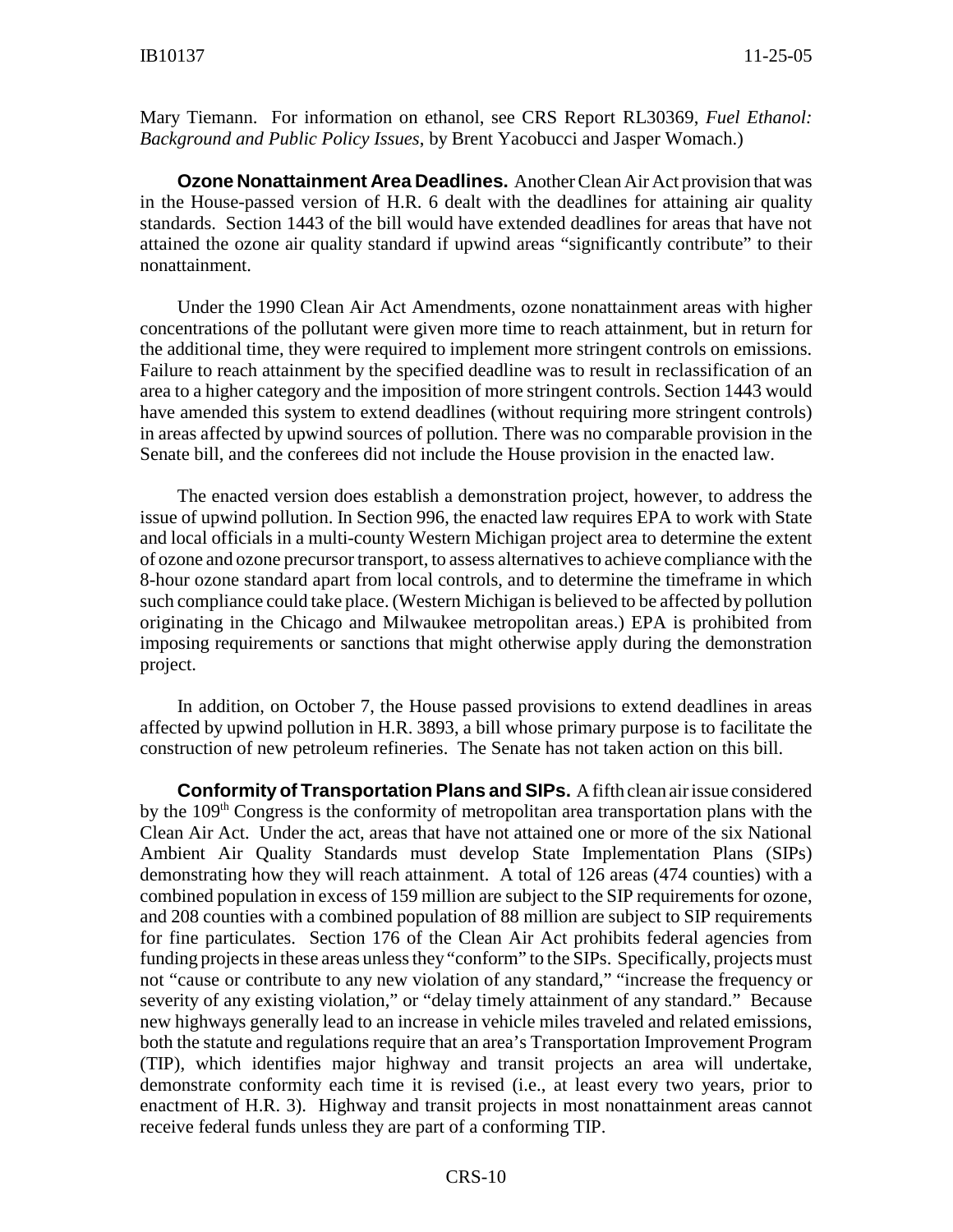The impact of conformity requirements is expected to grow in the next few years for several reasons. The growth of emissions from SUVs and other light trucks and greater than expected increases in vehicle miles traveled have both made it more difficult to demonstrate conformity; court decisions have tightened the conformity rules; and the implementation of more stringent air quality standards for both ozone and fine particulates in 2004 means that additional areas are subject to conformity beginning this year. Thus, numerous metropolitan areas could face a temporary suspension of highway and transit funds unless they impose sufficient reductions in vehicle, industrial, or other emissions.

The Clean Air Act provides no authority for waivers of conformity, and the only grace period that has been allowed is for one year following an area's initial designation as nonattainment. Only a limited set of exempt projects (mostly safety-related or replacement and repair of existing transit facilities) can be funded in lapsed areas: the rules do not even allow funding of new projects that might reduce emissions, such as new transit lines. These limitations were among the issues of concern. In addition, many have raised concerns about a mismatch between the SIP, TIP, and long-range transportation planning cycles, and have called for less frequent, but better coordinated, demonstrations of conformity.

In the  $109<sup>th</sup>$  Congress, conformity provisions were included in H.R. 3 (P.L. 109-59), the transportation bill that the President signed August 10. As enacted, the law requires less frequent conformity demonstrations (at least every four years instead of every two years), and will shorten the planning horizon over which conformity must be demonstrated to 10 years in many cases, instead of the former requirement of 20 years. The local air pollution control agency will need to be consulted and public comments solicited if the planning horizon is to be shortened. The law also establishes a 12-month grace period following a failure to demonstrate conformity before a lapse would be declared.

**Hurricanes Katrina and Rita.** As state, local, and federal officials have responded to Hurricanes Katrina and Rita, there has been discussion regarding whether environmental regulations (including those under the Clean Air Act) might slow or impede response efforts and whether regulation of fuels and fuel additives should be waived in order to facilitate distribution of fuels in a system in which several refineries and pipelines were damaged or shut down. In response to these concerns, various provisions of the Clean Air Act have been waived by EPA. These waivers have addressed concerns regarding the impact of the hurricanes and subsequent flooding on energy supplies within the four states that suffered major damage, as well as impacts in other states. Because of the importance of the Gulf area as both a producer of oil and gas and a refiner of petroleum products, EPA temporarily waived regulations regarding gasoline and diesel fuel in all 50 states.

All of the fuel waivers were granted under the authority of Section  $211(c)(4)(C)$  of the Clean Air Act, as amended by P.L. 109-58, the Energy Policy Act of 2005. As amended, this section allows EPA to temporarily waive a control or prohibition respecting the use of a fuel or fuel additive if: (1) the Administrator determines that "extreme and unusual fuel or fuel additive supply circumstances exist in a State or region" and these circumstances prevent the distribution of an adequate supply to consumers; (2) these circumstances are the result of a natural disaster, an Act of God, a pipeline or refinery equipment failure, or another event that could not reasonably have been foreseen or prevented, and not the lack of prudent planning; and (3) it is in the public interest to grant the waiver.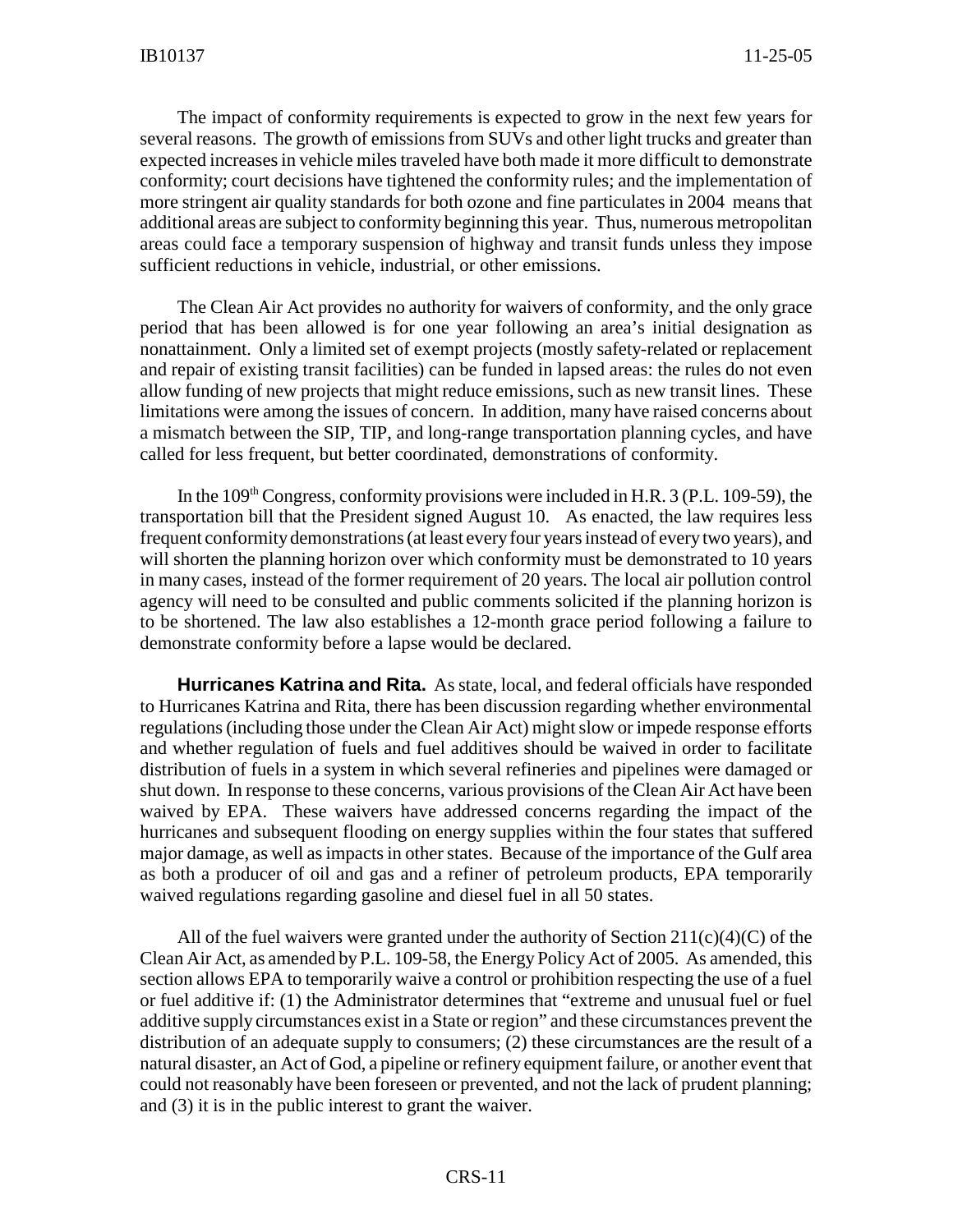Four types of waiver have been issued. First, the Agency waived the volatility requirements that apply to gasoline sold during the summer driving season. Lower volatility gasoline is less prone to evaporation, thereby lowering emissions of the volatile organic compounds that contribute to the formation of ground-level ozone. The volatility requirements vary depending on region of the country, making the supply of gasoline available in Northern states unusable in the South during summer months. The summer volatility requirements expire on September 15 in most states. In order to prevent supply disruptions that might otherwise have occurred, EPA waived these requirements beginning August 30 in Alabama, Florida, Louisiana, and Mississippi, and, on August 31 extended the waiver to all 50 states and the District of Columbia. This waiver has now expired in all states.

Second, to prevent supply disruptions, the agency waived the requirement that diesel fuel sold for use in on-road vehicles contain no more than 500 parts per million sulfur. This waiver permitted higher sulfur diesel fuel, which is allowed in construction equipment, farm machinery, and other off-road vehicles, to be used in highway vehicles such as trucks and buses. Sulfur content is normally limited because sulfur dioxide is a pollutant that affects human health and the environment, and because sulfur in exhaust gases interferes with the effective operation of pollution control devices. The agency decided, however, that the potential for shortages of compliant fuel outweighed the health and environmental impacts of continued compliance, and waived the sulfur limit, first in the four states directly affected by Katrina, and then, on August 31, in all 50 states and D.C., through September 15, 2005. The waiver was subsequently extended through October 5 in 25 mostly Eastern and Southern states and the District of Columbia, and extended again (through October 25) in 13 Southern and Southwestern states. The last of these waivers, affecting Florida, Mississippi, Kentucky, Iowa, and Nebraska, expired in mid-November. Separately, EPA delayed the effective date of the Texas Low Emission Diesel program, which was to have been implemented October 1.

Third, beginning September 2, the agency waived the requirement that Richmond, Virginia, use cleaner burning reformulated gasoline (RFG) — also because of fears of inadequate supply. This waiver was later extended through October 20. Similar waivers were granted to the St. Louis, Missouri, Houston-Galveston, and Dallas-Fort Worth areas.

Fourth, on September 1, EPA waived until September 15 certain low sulfur gasoline requirements that apply to the Atlanta area. Atlanta has special gasoline sulfur requirements as part of its State Implementation Plan for compliance with the ozone air quality standard. This waiver was subsequently extended through October 25. Following Hurricane Rita, the agency raised the per-gallon cap on sulfur in conventional gasoline produced at two specific refineries, for five days and one week respectively, and allowed the fuel to be sold in 25 states.

EPA has also used enforcement discretion to allow on a temporary basis actions that would otherwise violate the Clean Air Act or other statutes and regulations. Examples cited in the press have included rules regarding vapor recovery at gasoline pumps and certification and registration procedures for tank truck carriers. As of September 21, EPA had identified 12 cases in which enforcement discretion or "no action assurances" had been granted. Several of these instances affected multiple facilities. In addition, EPA or the Department of Justice extended consent decree compliance deadlines due to force majeure in some cases.